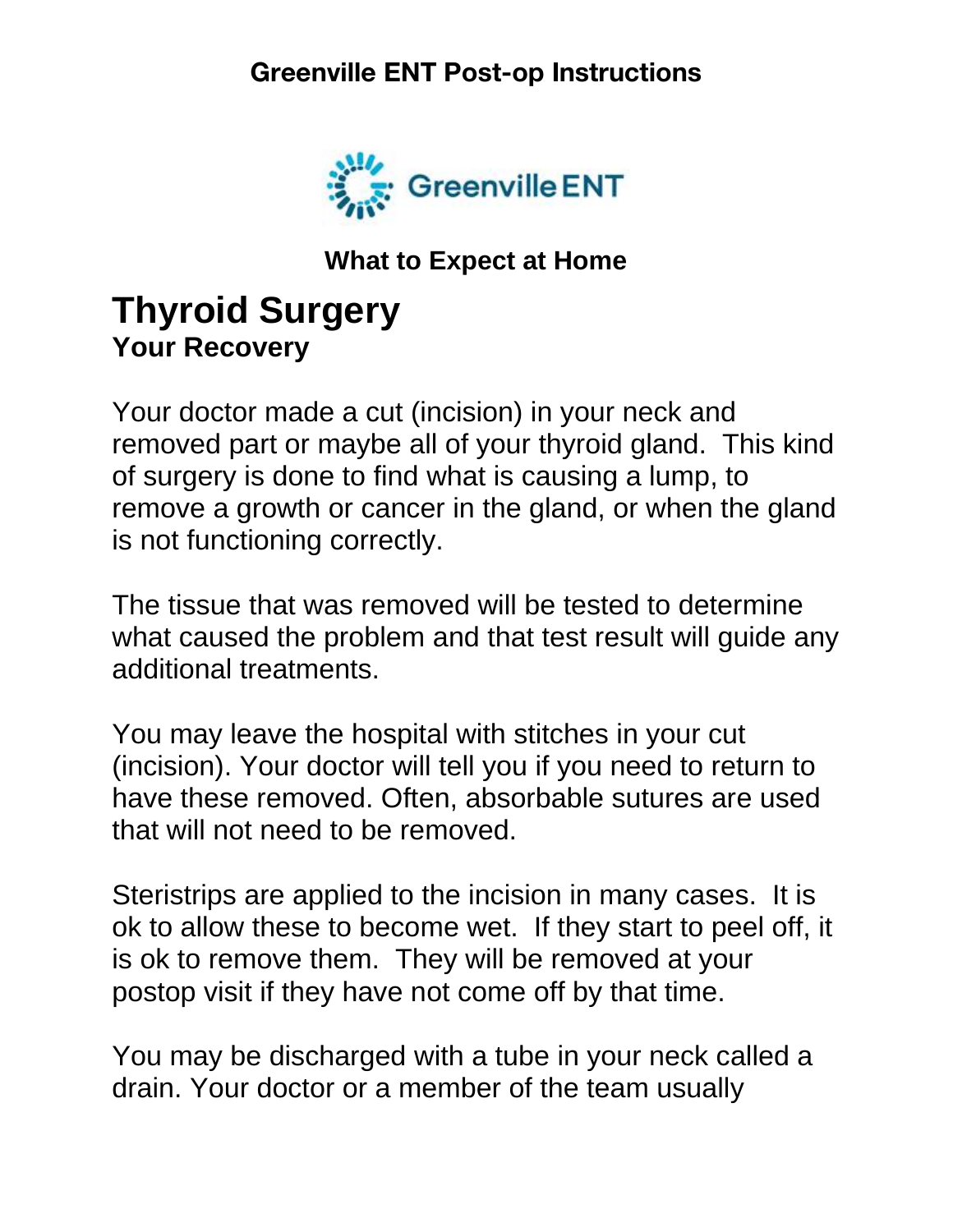removes this drain 24-72 hours after your surgery. An appointment will be arranged for you if necessary.

Depending on your specific problem, you may be able to go home on the same day as surgery, but many people stay one or more nights in the hospital after surgery. Most people are able to return to work and resume their normal routine in 1 to 2 weeks. Your timeline will depend on whether you need more treatment, how you feel, and the kind of work you do.

Your doctor will check your incision 1-2 weeks after surgery. You may need to take thyroid medicine, and this will be prescribed the day of surgery if you need it. If you have thyroid cancer, your doctor will talk to you about what happens next.

You will feel some pain for several days. You may have some nausea and general muscle aches and may feel tired. You could also have a sore throat and/or sound hoarse.

Low blood calcium can occur after thyroid surgery. Symptoms of low calcium include numbness or tingling around the lips and fingers or muscle cramping. If you experience these symptoms, you should contact your doctor. Calcium supplementation may be needed. If calcium supplementation is needed, it is usually only for a few weeks.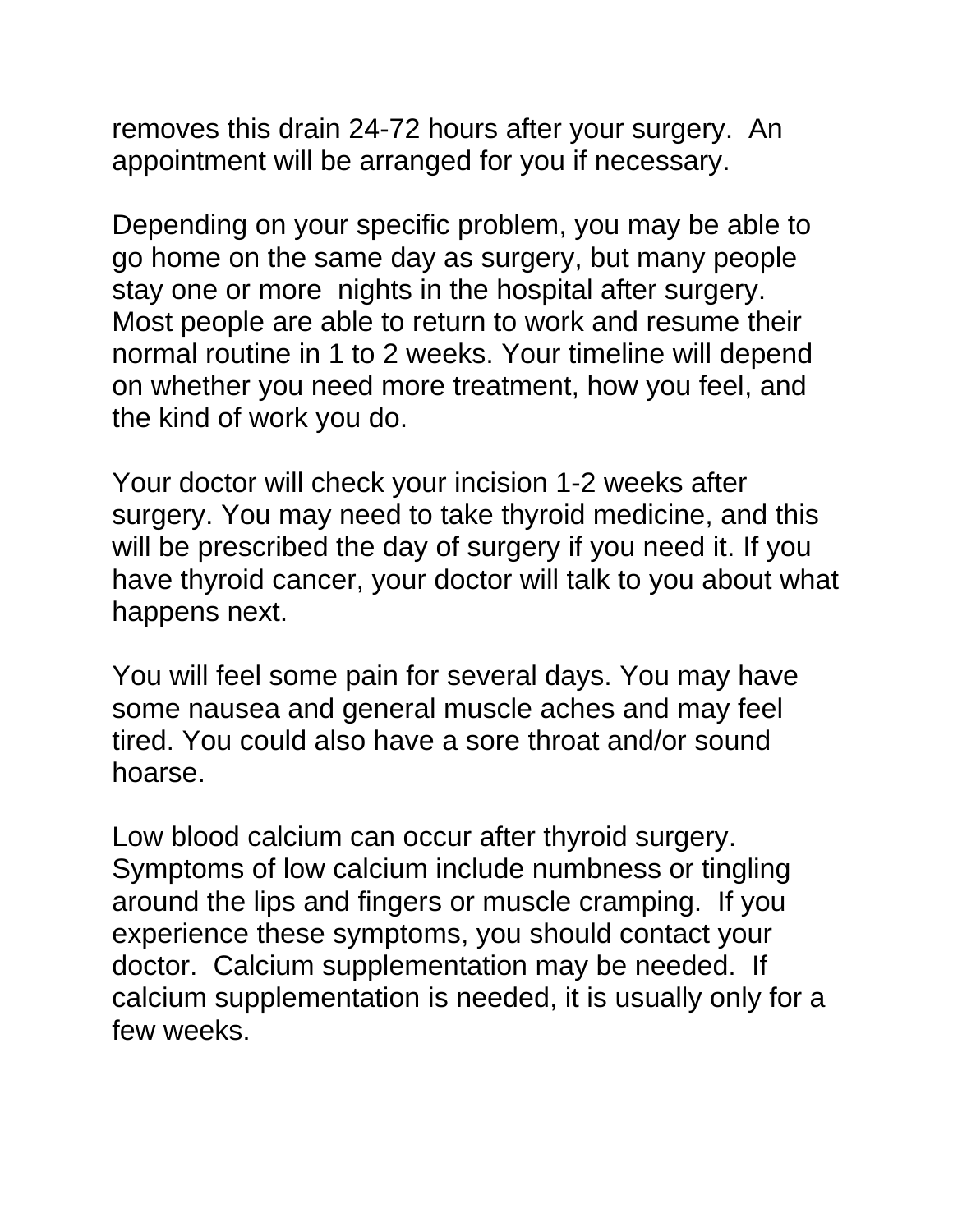This care sheet gives you a general idea about how long it will take for you to recover, but each person recovers at a different pace. Follow the steps below to feel better as quickly as possible.

### **Medicine**

| You can start back your regular medication, unless<br>instructed otherwise.                                                                                                                                |
|------------------------------------------------------------------------------------------------------------------------------------------------------------------------------------------------------------|
| If you take aspirin or some other blood thinner, be sure to<br>check with your doctor about when to start taking it again.                                                                                 |
| You will probably be prescribed narcotic pain medicine<br>(such as Norco). There is tylenol in many narcotic pain<br>medicines, so be sure not to take additional tylenol, which<br>can be very dangerous. |
| If you think your pain medicine is making you sick to your<br>stomach, take your medicine after meals (unless your<br>doctor has told you not to).<br>Take nausea medicine (such as Zofran) as prescribed. |
| Your doctor may have prescribed antibiotics. Take them<br>as directed. Do not stop taking them just because you feel<br>better. You need to take the full course of antibiotics.                           |

### **Activity**

| Rest when you feel tired. Getting enough sleep will help                                                               |
|------------------------------------------------------------------------------------------------------------------------|
| you recover.                                                                                                           |
| Most people are able to return to work several days after<br>surgery, but this can depend on what type of work you do. |

## **Diet**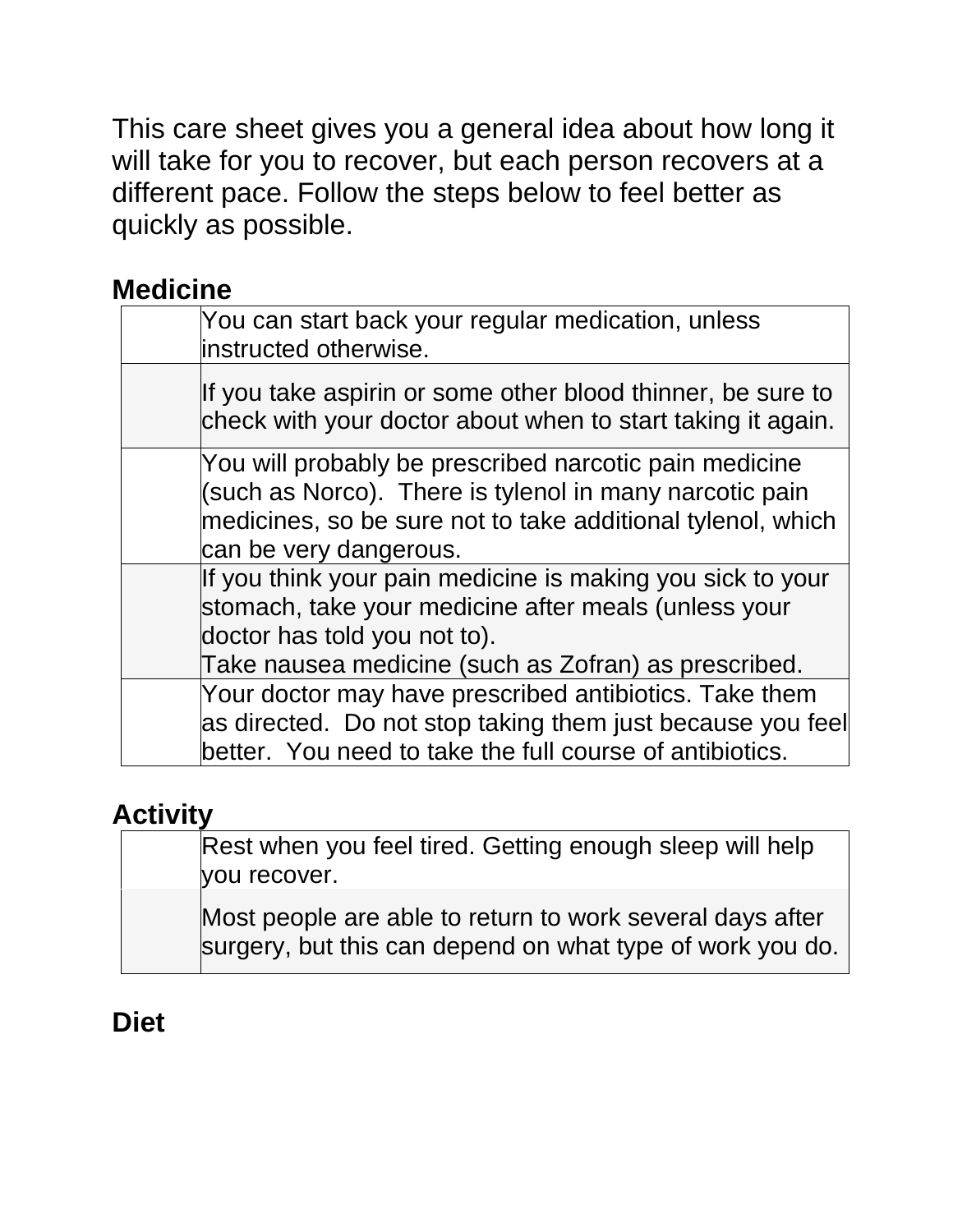You can eat your normal diet. If your stomach is upset, try bland, low-fat foods like plain rice, broiled chicken, toast, and yogurt.

#### **Incision care**

| You may have strips of tape, stitches, or skin glue over |
|----------------------------------------------------------|
| your incision.                                           |
| Keep the area clean and dry.                             |
| You should get instructions on whether to use antibiotic |
| ointment or a bandage on your incision.                  |

#### **Exercise**

| Avoid strenuous activities, such as bicycle riding, jogging, |
|--------------------------------------------------------------|
| weight lifting, or aerobic exercise for two weeks, or until  |
| your doctor says it is okay.                                 |

### **Elevation**

You may be more comfortable if you keep your head up on a pillow when you lie down. Support the back of your head and neck with both hands when you sit up to prevent discomfort.

### **When should you call for help?**

**Call 911** anytime you think you may need emergency care. For example, call if:

You have severe trouble breathing.

#### **Call your doctor** or seek medical care if:

| You have a lot of bleeding through the bandage. |
|-------------------------------------------------|
| You have a hard time swallowing.                |
| You have trouble breathing.                     |
| You have new or worsening pain.                 |